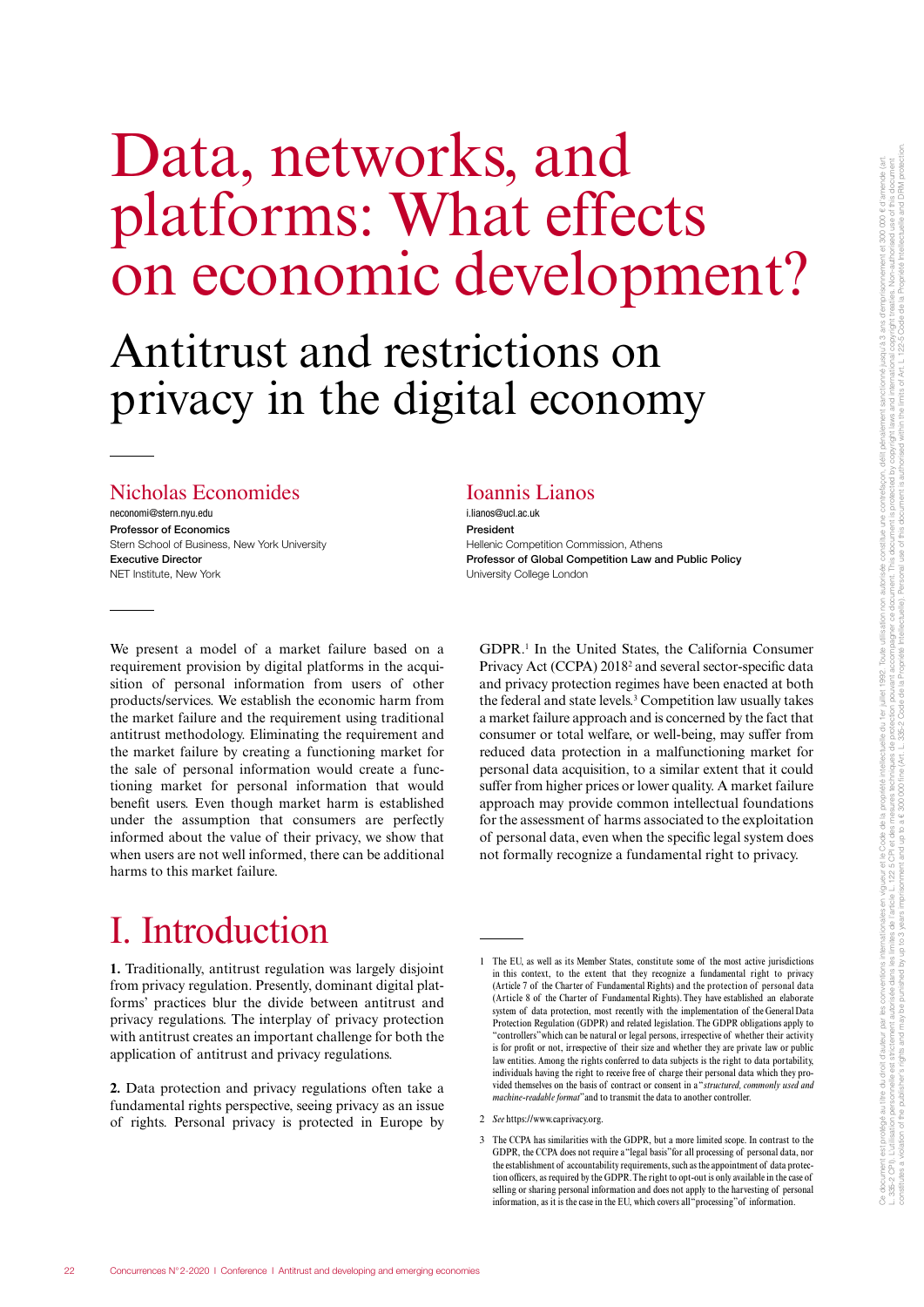**3.** Personal privacy is indeed significantly reduced by the extensive acquisition of personal information by platforms directly from users. This information, combined with information acquired from private and public sources, creates an almost unique identity for each user. Large digital Internet platforms use their market power to require their users to provide their personal information to the platform without compensation. Thus, digital platforms collect an immense amount of personal information of users.<sup>4</sup> The data is used by the platforms themselves, and is also sold to infomediaries. Data is primarily used by advertisers, but has also been used to identify marginal voters in political campaigns.

**4.** Recent technological progress in data analytics may also greatly facilitate the prediction of personality traits and attributes from even a few digital records of human behavior, such as "likes" or facial images on Facebook,<sup>5</sup> while inferring identities, such as Social Security numbers, from anonymized data has been possible for some time.<sup>6</sup> The development of smart cities (with extensive networks of sensors) and technologies such as artificial neural networks enable better predictions of actions as well as behaviors of smart cities' users, or even the formation of new social ties, through better modeling and simulation.7 Digital technology facilitates the elaboration of advanced (even real-time) sociometrics and new applications, such as social credit experiments.

**5.** We present a model of market failure based on a requirement provision in the acquisition of personal information from users of other products/services of Google and Facebook. We establish the economic harm from the market failure and the requirement using the traditional competition law toolbox. Eliminating the requirement and the market failure by creating a functioning market for the sale of personal information is imperative.

**6.** Besides the traditional analysis of the requirement and market failure, we note that there are typically informational asymmetries between the data controller and the data subject. The latter may not be aware that his/ her data was harvested, in the first place, or that the data will be processed by the data controller for a different purpose or shared and sold to third parties. Maybe there was no consent for such use, or, if there was consent, it may not have extended to third parties' use. The exploitation of personal data may also result from economic coercion, on the basis of resource dependence or lock-in

of the user, the latter having no other choice, in order to enjoy the consumption of a specific service provided by the data controller or its ecosystem, than to consent to the harvesting and use of his/her data. A behavioral approach would also emphasize the possible internalities (demand-side market failures) coming out of the bounded rationality, or the fact that people do not internalize all consequences of their actions and face limits in their cognitive capacities. Hence, a user may consent on the harvesting and use of his/her data, without necessarily realizing the full consequences and costs of his/her choice. This may occur in the context of an exchange in which the user is offered a free product in exchange of his/her data.

**7.** By recognizing that there is a market failure in the acquisition and exploitation of user information, we identify a wider problem than the issue of unauthorized harvesting and use of personal data. This harm may result even from conduct that, at first sight, could appear as increasing consumer surplus. For instance, advertised-based platforms such as Google and Facebook provide free search in exchange for acquisition of private user information. Not only do these companies benefit from market power, to the extent that they control the most popular search engine and social media platforms, but also their users are locked in since they face costs of switching to rival products. Furthermore, there are considerable information asymmetries resulting out of the opaque and constantly changing data and privacy policies, as well as the fact that users are not aware of the extent of companies' surveillance. In addition, these companies exploit consumers by offering a "zero price" in terms of monetary transaction for their product, although this "zero price" may be arbitrary and may underline the market failure in the acquisition of private user information. Present privacy regulations ignore this market failure as they are based on the "rights" of users but ignore that there is something fundamentally wrong with this "market." This is where antitrust intervention may add value.

### II. Value of information

**8.** In a normally functioning market for personal information, transaction prices would depend on the willingness of the digital platform to buy and the willingness of a user to sell his/her personal information.

**9.** How much a user's personal information is worth to himself/herself differs in general from how much it is worth to a platform such as Google or Facebook. To start, the user might not quite appreciate the harm to himself/herself from the loss of his/her privacy. This may be because the value of personal privacy may vary over time, and human beings typically have a hard time estimating future prices and values, as well as their own circumstances later in life. What may seem like a small loss today may turn out to be a significant loss in the

<sup>4</sup> Data is harvested by digital platforms across different devices such as smartphones, tablets and laptops/computers, for instance with regard to websites the user has interacted with (first data aggregator), or from other entities, through third-party tracking, the tracker harvesting data not directly from the user, but indirectly through access to the data aggregated by the first data aggregator.

<sup>5</sup> M. Kosinski, D. Stillwell & T. Graepel, Private traits and attributes are predictable from digital records of human behavior, 110(15) *Proc. Natl. Acad. Sci. U.S.A.* 5802–5805  $(2013).$ 

<sup>6</sup> A. Acquisti & R. Gross, Predicting Social Security numbers from public data, 106(27) *Proc. Natl. Acad. Sci. U.S.A*. 10975–10980 (2009).

<sup>7</sup> *See*, M. Batty, K. W. Axhausen, F. Giannotti, A. Pozdnoukhov, A. Bazzani, M. Wachowicz, G. Ouzounis & Y. Portugali, Smart cities of the future, 214 *The European Physical Journal* 481–518 (2012); A. Almeida & G. Azkune, Predicting Human Behavior with Recurrent Neural Networks, 8(2) *Applied Sciences* 305 (2018).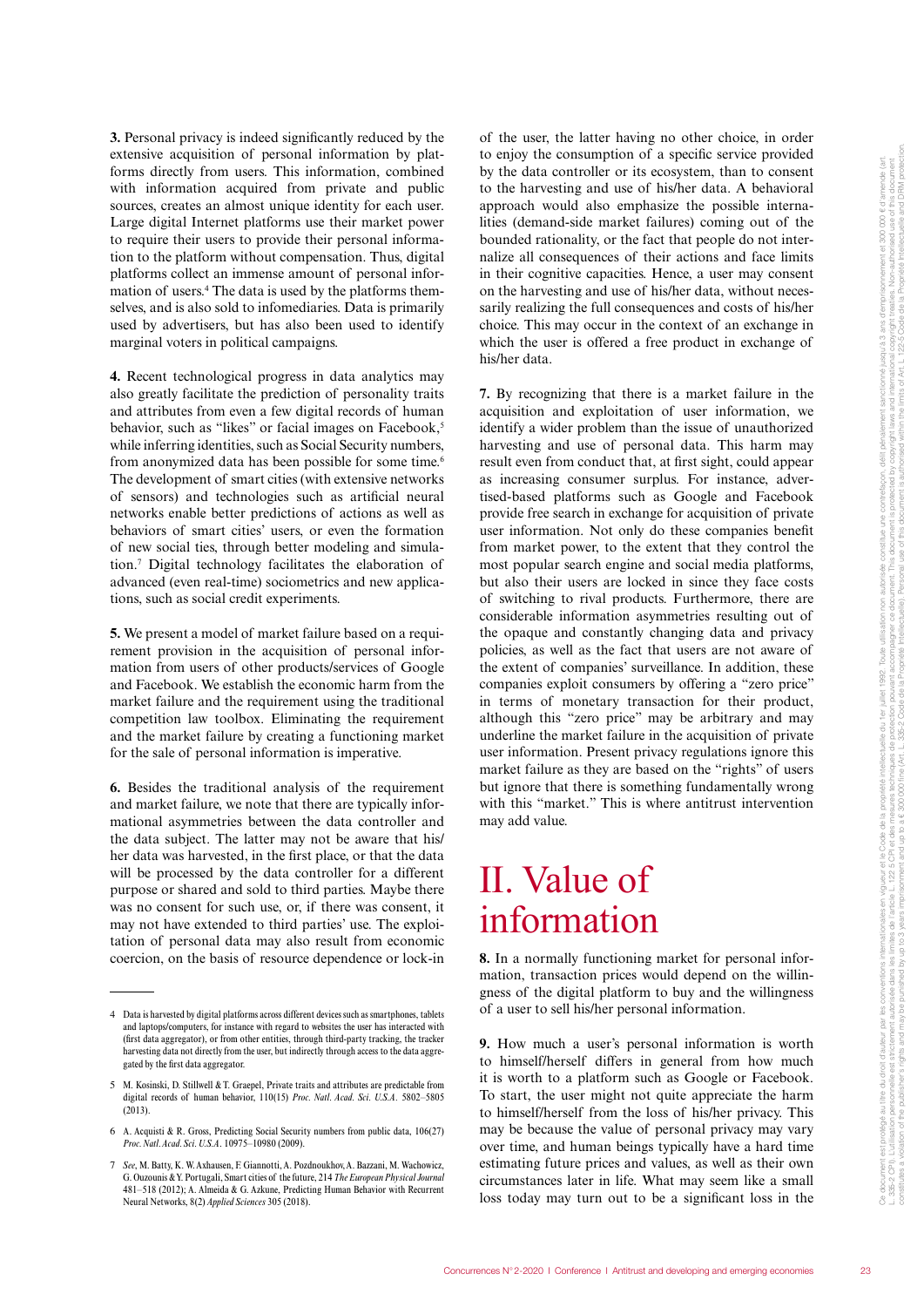future. But, once privacy is lost and personal information becomes the property of a digital platform, it is hard if not impossible for this information to become private again.

**10.** Even if the user can precisely estimate the value of his/ her private information, it is likely that this value would differ from the value of this information to the digital platform. This is quite natural because a user's value is defined by a personal assessment of how much personal loss of privacy would cost him/her, while the value of the information to the platform is determined by what products or advertisements the platform could sell to the user (in the case of Google) or additionally how much the user is desirable in a social network (in the case of Facebook). Additionally, how much the personal data is worth to a platform depends on how much demand there is for data of particular features of the user to potential buyers of the data. So, the value of the personal information to the platform comes as a derived demand from the process of selling advertisements to that user and selling to third parties. The value to the platform is also enhanced by the availability to the platform of other complementary data that the user may not be aware of. These include data that Google acquires from third-party infomediaries and data (or information) intermediaries (brokers), such as Acxiom and Equifax, publicly available data such as census data, and data from trackers on websites.<sup>8</sup>

**11.** Besides differing in the value a user assigns to his/ her privacy, users also vary in their value of the platform's service. Thus, together with the variability in the platform's value of the user's information, there are three separate dimensions of variation that should be considered in the context of the market failure imposed by dominant platforms.

**12.** The difference in the value of personal information between the user and the platform is not surprising, and, to start with, not a competition policy concern. Parties trade goods and services when they have different valuations or willingness to buy and willingness to sell. This is normal in markets.

**13.** However, as we show below, dominant digital platforms have intervened in the market for personal information and have created a market failure in this market, requiring antitrust scrutiny. The ability of digital platforms to create a market failure with favorable terms to themselves arises from their dominance in their primary markets, Internet search for Google and social network for Facebook. Their practices in the market for personal information raise antitrust concerns.

### III. Requirement to provide free personal information imposed by dominant digital platforms

**14.** Digital platforms have imposed a requirement contract on users under which the platform automatically receives the user's personal information when he/she uses the platform's service (Internet search for Google, social network service for Facebook). The requirement contract imposes as a default "opt-in" under which the personal information is automatically collected by the platform.

**15.** Under the requirement contract, digital platforms collect the personal information without providing compensation to users beyond the in-kind compensation that a user receives from using the digital platform's product for free. Thus, the personal information market collapses and all transactions occur at a single zero nominal price. This is a market failure, implemented in favorable terms to the dominant platform.

**16.** One may refer to historical patterns in the industry in order to assess how rising concentration and dominance may have found their source in conduct and business strategies harming privacy, rather than competition on the merits, or may have reinforced the dominant position of the firm by erecting important barriers to entry through the control of important amounts of data. As some commentators note, in 2007 the social network market was highly competitive, with several hundred of social networks available to users, including competing offerings from Google, Yahoo and Myspace. During this time, privacy was an important parameter of competition.9 However, the landscape changed sharply in recent years, predominately because of the business strategy of Facebook. Facebook initially put forward its "superior" privacy-centered offer, linked to the fact that it was a "closed communication network" that required users to

<sup>8</sup> Third-party websites can embed references to external resources which the user's browser will automatically load from the third-party server, and execute JavaScript code. *See*  S. Schelter & J. Kunegis, Tracking the Trackers: A Large-Scale Analysis of Embedded Web Trackers, Proceedings of the Tenth International AAAI Conference on Web and Social Media (ICWSM 2016), available at file://ad.ucl.ac.uk/homea/uctlioa/Documents/ EPANT/13024-57897-1-PB.pdf. According to a study published by Ghostery in 2017 (https://www.ghostery.com/study), more than 77% of all page loads contain at least one tracker, for statistical or advertising purposes, Google being found on more than 60% of all page loads, and Facebook on more than 27%, followed by Comscore, Twitter and Yandex. Tracking capabilities are also concentrated in a few number of companies, with Google holding most power, in terms of reach of a tracker on popular websites and apps, in both websites and apps, followed by Twitter, Facebook and Microsoft for website trackers, and Amazon, Facebook and Comscore for mobile trackers. *See*, R. Binns, J. Zhao, M. Van Kleek, N. Shadbolt, Measuring third party tracker power across web and mobile (March 2010), *ACM Comput. Entertain*. 9, 4, Article 39, h t t ps://doi. org/0000001.0000001, available at https://arxiv.org/pdf/1802.02507.pdf (proposing a new metric for power to measure the effect of the consolidation among tracker companies). The recent consolidation of the tracking analytics industry with the mergers of Microsoft/LinkedIn (2016), Adobe/Livefyre (2016), Facebook/LiveRail (2014), Alibaba/ Umeng (2013), Google/DoubleClick (2007), has also contributed to the emergence of a market structure dominated by a small number of firms, and a long tail of less significant trackers. See ibid.; M . Falahrastegar, H . Haddadi, S. Uhlig & R. M ortier, Anatomy of t h e Third-Party Web Tracking Ecosystem (2014), arXiv:1409.1066, available at https://arxiv.org/abs/1409.1066.

<sup>9</sup> D. Srinivasan, The Antitrust Case Against Facebook (September 10, 2018), Berkeley Business Law Journal Vol. 16, Issue 1, Forthcoming, available at SSRN: https://ssrn.com/ abstract=3247362.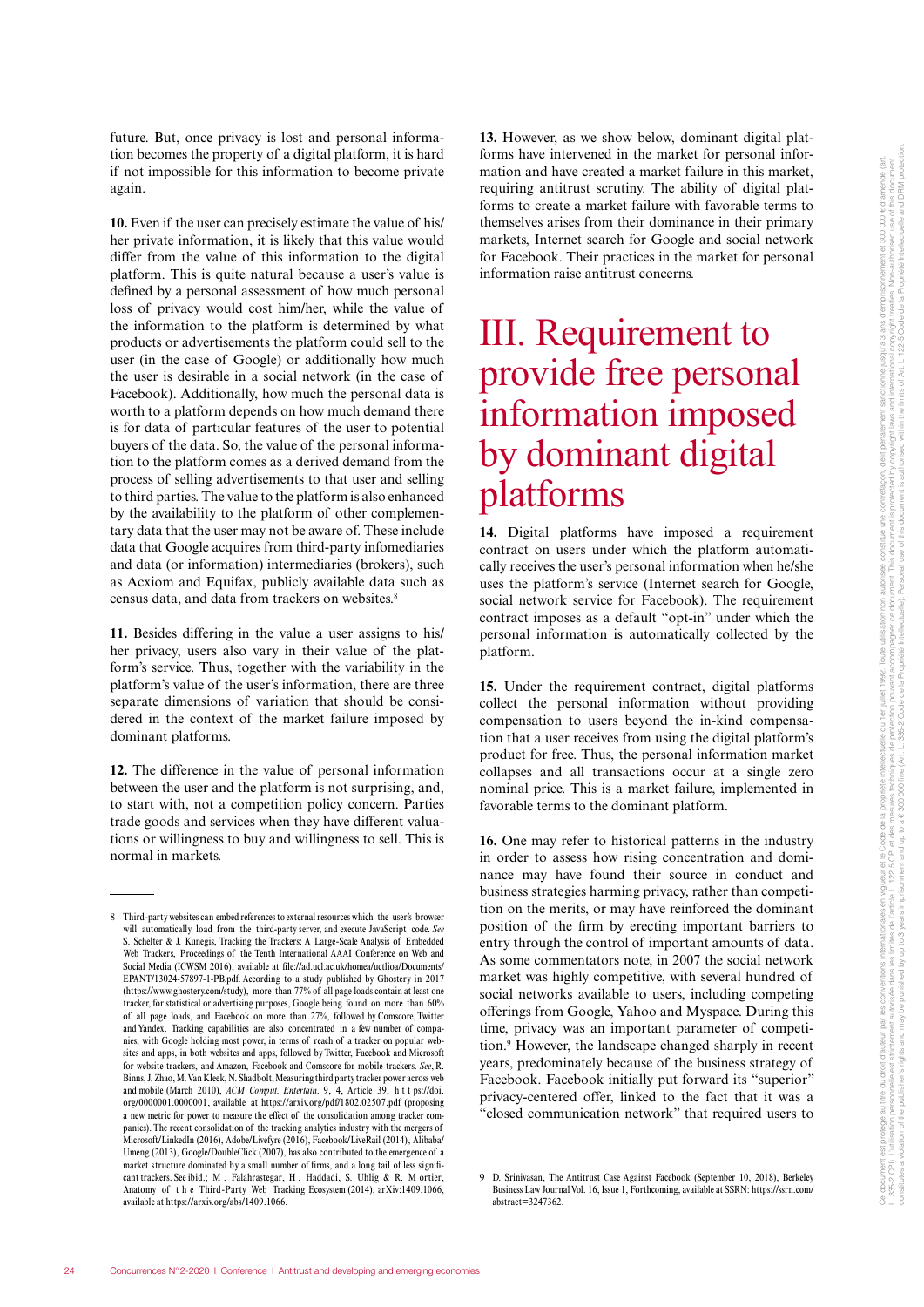join and disclose their information before being able to have access to the network, than existing dominant social networks at the time, such as Myspace. During this more competitive period, Facebook provided users the ability to opt-out of having their information shared with third parties, including advertisers or marketers, and promised them it would remove their information on demand.<sup>10</sup> Any effort by Facebook to track users' behavior, through its advertising product Beacon, or subsequently social plugin products, was unsuccessful, as it led to users' backlash and Facebook had to withdraw the product and change its privacy policies, by including a commitment to allow users to vote on future changes that contractually change user privacy.<sup>11</sup> However, after a decade of "false statements" and "misleading conduct," reneging on previous promises not to track users, Facebook was able to leverage the superior information it has over its users in order to sell more advertising, with the result that the market for digital advertising has been transformed to a duopoly, dominated by Facebook and Google, the two companies accounting for 90–99% of year-over-year growth in the US digital advertising industry.12

### IV. Personal information market operating without the requirement

**17.** If the market for personal information were operating without the requirement, a user would be able to sell his/ her personal information based on the extent that he/she valued privacy and the willingness to pay of the platform. The user may pay for platform services in the separate market for such services, Internet search for Google, social network for Facebook. Under the present requirement, the personal information market has collapsed, and we observe a market failure.

**18.** The market for personal information could operate without the requirement if the default were "opt-out," that is if the users had an option not to provide their information to the platform for free. In this opt-out regime, some users would prefer to sell their information for a positive price, while others would prefer not to participate in this market at all. This would be entirely consistent with a functioning market.

**19.** The opt-out default was instituted by GDPR based on the idea that otherwise the rights of the individual would be violated and not antitrust considerations. No such requirement exists in the United States.

12 Ibid.

**20.** Even if the default regime were to change to opt-out now, the market for personal information is unlikely to operate as a competitive market. A digital platform can implement almost price discrimination towards the user because of the personal information it collects. If no further remedies are imposed, except for changing the regime to opt-out, a significant distortion to the market for personal information would remain as the buyer of personal information would be a perfectly price discriminating monopsonist.

### V. Harms

21. The requirement contract combining the primary market of the platform (Internet search for Google) results in harming users who would be willing to pay for the primary service of the platform but are not willing to sell their personal information to the platform at zero price. Some of these users may be willing to sell their information at a positive price.

## VI. Analysis

**22.** We use Google as the dominant platform imposing the requirement, but this narrative can be easily adapted to Facebook. We define a user type as triplet of dollar amounts (x, y, z) with variation across users in x, y, and z. The amount \$x is defined as how much the particular user is willing to pay to use Google Internet search,  $x > 0$ . \$y is defined as the value to Google of the personal data that the user provides to the company,  $y > 0$ .  $z < 0$  is defined as the loss of value to the user of his/her private information to Google when privacy is lost.

**23.** We consider three alternative competition regimes. The first one is the current requirement regime, in short "opt-in," where the personal information of the user is automatically received and used by the platform which requires personal data provision to provide Internet search. The second one is the world with no requirement regime and competition in the personal data market, where Google has the possibility to perfectly price discriminate to induce the user to sell his/her personal information but faces competition with rivals in the personal data market. In this world, the default is "opt-out," which means that the company is not allowed to use any information gathered from the user unless the user affirmatively consents, and there is no requirement to provide personal information to access the search service. In this regime, we assume that Google competes with other firms in search and also faces competition in the personal search market. We assume that all rivals are very well informed on the features of the user and can practice perfect price discrimination. In the third regime, the default is "opt-out" and Google is a perfectly price discriminating monopsonist in the acquisition of personal user information. This is a no requirement regime with a perfectly price discriminating monopsonist. Thus, the key difference between regime 1 and regimes 2 and 3 is the imposition of the

<sup>10</sup> Ibid.

<sup>11</sup> Ibid.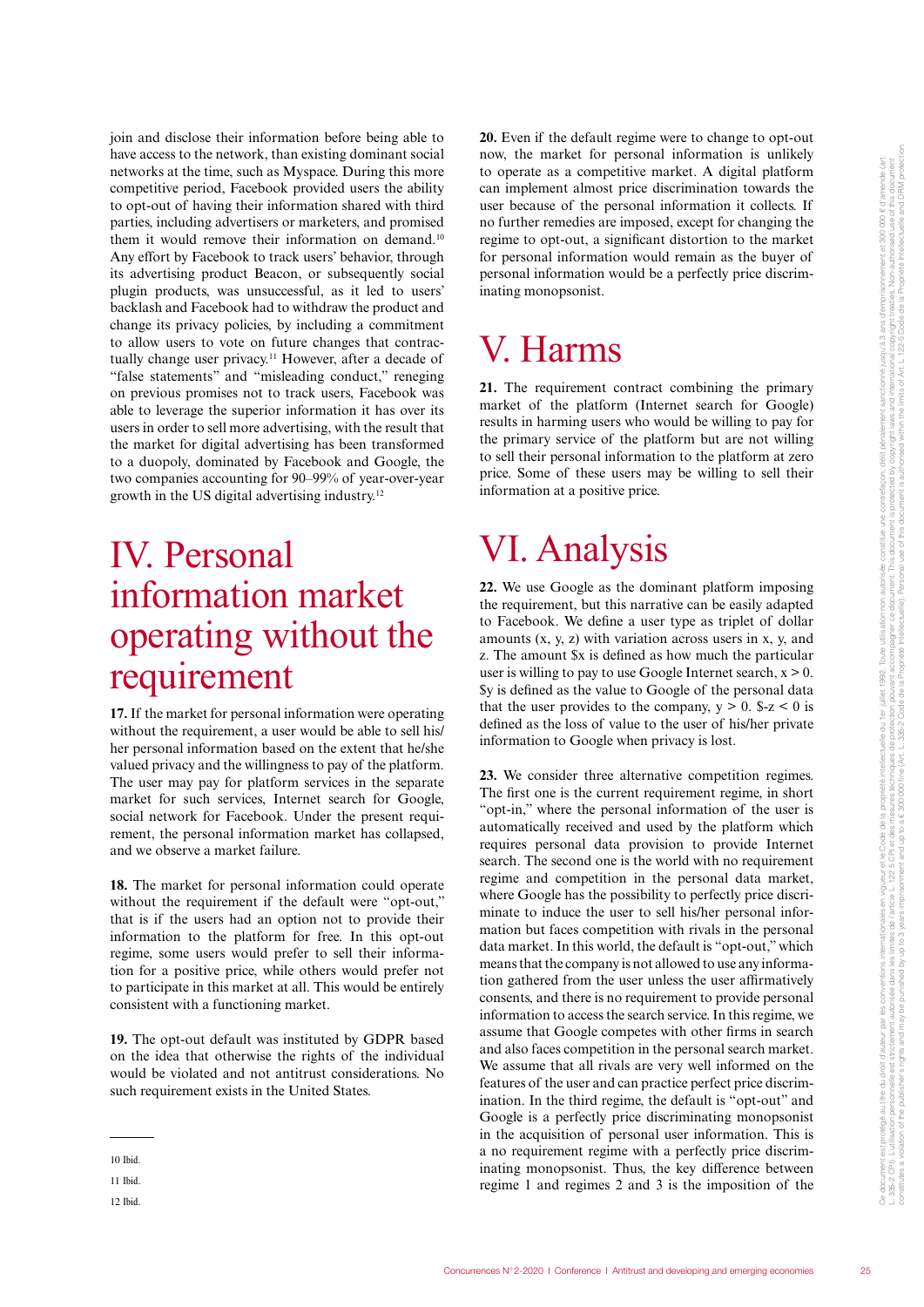requirement contract or lack thereof. The key difference between regimes 2 and 3 is in the degree of competition among buyers in the personal information market, with regime 2 assuming competition and regime 3 assuming monopsony.

#### 1. Analysis under perfect information

#### 1.1 Analysis of the present requirement regime with default opt-in (regime 1)

**24.** A perfectly informed user accepts the requirement and provides data to Google if his/her value from the use of Google Internet search is higher than his/her cost of loss of privacy,  $x > z$ . Under the requirement, Google receives an incremental benefit G equal to  $y, G = y$ , the value of the user's data to Google. In summary, when a user accepts the requirement, the benefits to the user and Google are:

If 
$$
x > z
$$
: CS =  $x - z > 0$ , CS  $\leq x$ , G =  $y > 0$ .

**25.** In this regime, Google is able to leverage the value the consumer receives from Internet search to induce the consumer to accept the requirement and thereby receive benefit \$y. Once its search is in operation, Google does not face an incremental cost for serving an additional user in Internet search. On the contrary, additional users increase the precision of Internet search, bringing additional value to Google, beyond \$y, which we ignore in the calculations.

**26.** If the benefit to the user from search is smaller than the cost of losing privacy,  $x \le z$ , the user does not accept the requirement, does not provide personal data to Google, does not use Google search, and stays at zero consumer surplus. Google receives zero benefit as well.

If 
$$
x < z
$$
:  $CS = 0$ ,  $G = 0$ .

#### 1.2 Analysis of the no requirement regime with competition in the personal data market (regime 2)

**27.** We now analyze a hypothetical regime where the default is "opt-out," assuming that personal data provision is not required to receive Google Internet search. Thus, now the user uses Google Internet search, but does not give the right to Google to use his/her personal data, even if Google collects it. Provision of personal data is now a choice of the user. Google charges a price p1 for the search and pays a personalized price p2 to the user for personal data provision. We assume that rivalry among Internet search companies drives the price in the Internet search market to zero  $p1 = 0$ ,<sup>13</sup> resulting in benefits from participation in the Internet search market:<sup>14</sup>

#### $CS = x$ ,  $G = 0$ .

**28.** Since the maximum benefit from personal data to Google is y, Google would be willing to pay up to  $p2 = y$ for personal data acquisition, resulting in benefit

$$
G = y - p2.
$$

**29.** Once the market for personal information does not have the requirement, other firms will bid up to \$y to acquire the personal information of a user. Competition among them will result in each of them offering the same price \$y to the same user, resulting in zero benefit for each of them. Therefore, the user and Google benefits will be:

$$
CS = x - z + p2 = x - z + y, G = 0.
$$

**30.** The user prefers to accept the Google monetary offer as long as his/her value of privacy is lower than what Google is willing to pay for his/her information,  $z \le y$ , resulting in:

If 
$$
y > z
$$
:  $CS > x$ ,  $G = 0$ .

**31.** Conversely, when a user values his/her privacy more than what Google is willing to pay for his/her information,  $z > y$ , the maximum monetary offer Google can make to induce data provision, \$y, will not be accepted by the user because it would result in lower user consumer surplus than when the user did not provide data,  $CS = x$  $+$  y – z  $\leq$  x, keeping in mind that the user has consumer surplus  $CS = x$  when not providing data. Therefore, if y < z, the user accepts no offer.

If 
$$
y < z
$$
:  $CS = x$ ,  $G = 0$ .<sup>15</sup>

**32.** It is important to note that users are better off, and Google is worse off  $(\Delta CS > 0, \Delta G \le 0)$  when the requirement is removed and there is competition in the personal data market. Essentially, users are better off because they now have more choices and they are not constrained by the Google-imposed requirement. Google is worse off because without the requirement, it can extract less surplus from the users.

**33.** Also note that removing the requirement does not kill Google's business model of providing free search while collecting information about users, and selling this information to advertisers. For a wide range of parameters, users sell their personal data under no requirement. This includes users who would not participate in the market under the requirement but are won over by the positive price Google offers in its absence. The users who cannot be won over by Google in the absence of the

<sup>13</sup> If competition is less intense, price will be xk,  $0 \le k \le 1$ , with similar results.

<sup>14</sup> We ignore the positive network effect reaped by Google.

<sup>15</sup> The following example provides a good illustration. Consider a user with  $(x, y, z) = (2, z)$ 3, 1). Since  $y > z$  and  $x > z$ , the user participates under the requirement and also sells his/her data without the requirement. Similarly, with (3, 2, 1):  $y > z$  and  $x > z$  implying that the user participates under the requirement and also sells his/her data in its absence. Alternatively, consider a user with  $(x, y, z) = (1, 3, 2)$ . This user would not participate under the requirement since  $x < z$ , but would sell his/her data in its absence since  $y > z$ . Also consider user  $(x, y, z) = (3, 1, 2)$ . Since  $x > z$ , he/she would participate under the requirement, but would not sell his/her personal information in its absence since  $\mathbf{y}<\mathbf{z}$  . There are also those who would not participate under the requirement since  $x < z$  and also would not participate in its absence since  $y < z$ , for example  $(x, y, z) = (1, 2, 3)$  or  $(2, 1, 3)$ .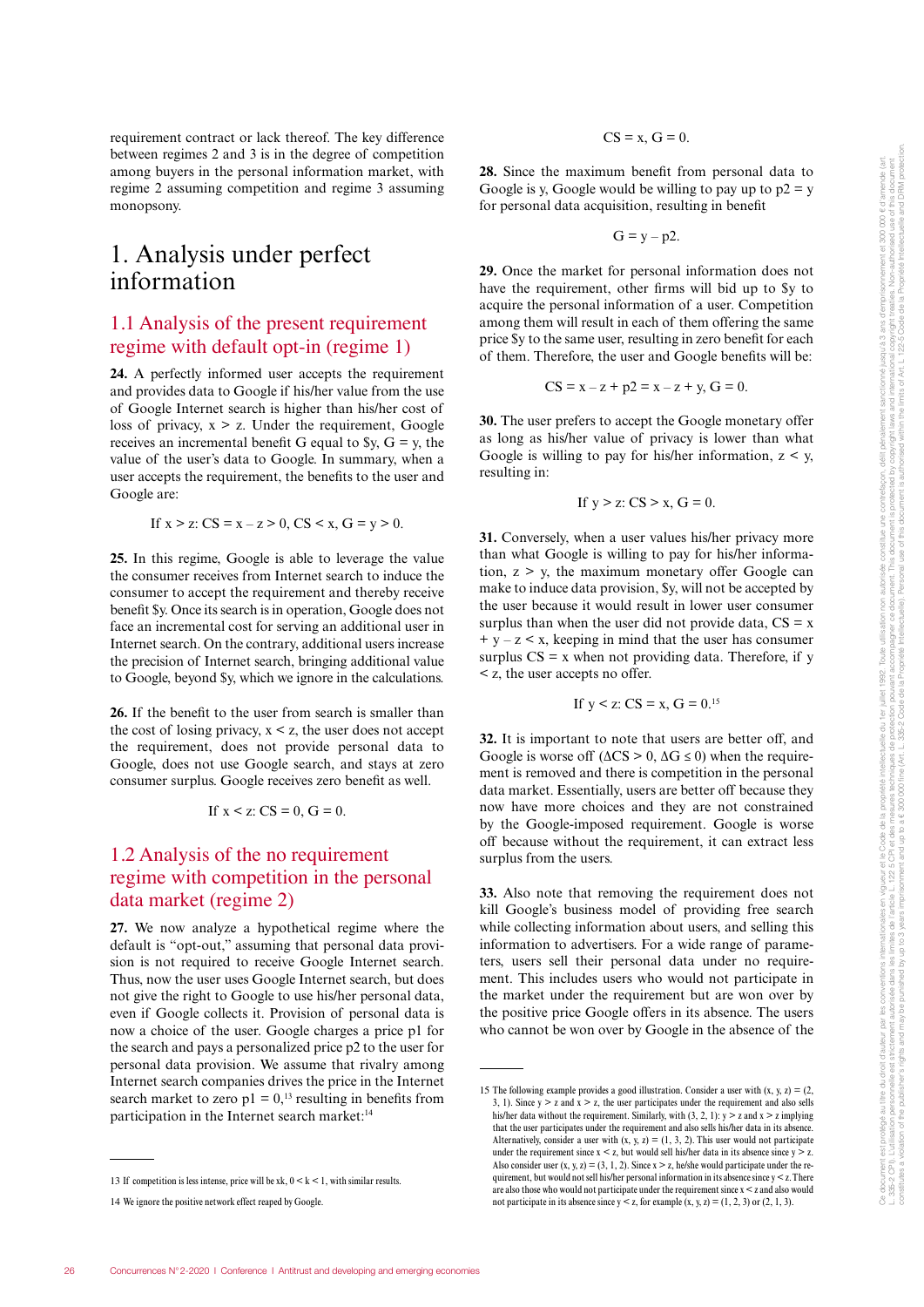requirement are only those who value their privacy more than Google values their data  $(z > x, z > y)$ . Additionally, among those who value their privacy more than Google values their data  $(z > y)$ , there are some users who were participating under the requirement, but having been freed from the requirement, do not sell their data at prices Google is willing to offer  $(x > z > y)$ .

**34.** The market for acquisition of personal data by Google works well and has the various features of a functioning economic market. For example, there is variation in the willingness to pay defining a demand curve, and, given an offer price by Google, some users participate in the market at the price offered by the buyer while others do not.

**35.** We have shown that a vibrant market for personal information sold to Google has been killed through Google's practice to impose provision of personal data as a requirement for access to Google's Internet search service. This is a "market failure" and can be fixed by antitrust authorities in the US, the EU, and other jurisdictions.

**36.** We have shown that users are worse off, and Google is better off under the requirement. Assuming that users are well informed and can determine rationally whether it makes sense to provide their data, absence of the requirement will lead to users being paid by the digital platforms for harvesting of their data. Removing the requirement improves consumer surplus since users get paid for selling their data to the platform. Typically, this will also lead to more data being collected.

#### 1.3 Analysis of the no requirement regime with a monopsonist in the personal data market (regime 3)

**37.** In a third hypothetical regime, after opt-out, Google remains a monopsonist in the market for personal data. Google is able to charge a price for search and a second price for the provision of personal data. We assume that the price for search may not fully extract the benefit of search for the user, possibly because of competition with rival browsers. So, when the user uses Google Internet search but does not allow Google to use his/her personal data, the user has a benefit  $x - p1$ , where the price charged by Google for search only is  $p1 = kx$ ,  $0 \le k \le 1$ .<sup>16</sup> It is likely that perfect price discrimination in the search market is not possible, so it is reasonable to expect that k will be less than 1.

 $16 k = 1$  is the special case when Google is able to extract the full benefit of the user from Internet search.

**38.** Now consumer surplus and Google's benefit from the search market are

$$
CS = (1 - k)x > 0 \text{ if } k < 1, G = kx.
$$

All users will buy search from Google as long as  $k < 1$ .

**39.** Google offers payment p2 to users who are willing to sell their personal data to it. The user benefits from Internet search by  $x$ , pays  $p1 = kx$  for search, loses  $z$ for losing privacy, and receives p2 as monetary compensation from Google for selling his/her personal data. Google receives the personal data which it values at y, charges p1 for search and pays p2 to the user for providing that data. Therefore, the user's consumer surplus and benefit to Google are:

$$
CS = x - z - p1 + p2 = x(1 - k) - z + p2, G = y + kx - p2.
$$

**40.** If the value of the personal data of the user to Google is higher than the value of loss of privacy to the user (y > z), Google can offer up to \$y and be better off than when no data is provided. Since Google is dominant and knows the user so well that it can practice perfect price discrimination in the market for the provision of personal data, it will offer the lowest possible amount of money that will make the user provide data, by making his/her consumer surplus slightly higher than  $CS = x(1$ k), which is the consumer surplus of no data provision. Therefore, Google will offer to the user  $p2 = z$  to buy his/ her data, resulting in:

$$
CS = x(1 - k) - z + z = x(1 - k) > 0, G = y + kx - z > 0.
$$

Notice that Google's payment for personal data as a monopsonist (in regime 3)  $p2 = z$  is smaller than the amount it pays  $p2 = y$  when it faces competition in the personal data market in regime 2.

**41.** For users with  $y < z$ , the maximum offer Google can make to induce data provision, \$y, will not be accepted by the user because it would result in lower user consumer surplus than when the user does not provide data:

$$
CS = x(1 - k) - z + y < (1 - k)x.
$$

Therefore, when  $y \le z$ , the user does not provide data and the user's consumer surplus and Google's benefit are:

$$
CS = x(1 - k) > 0, G = xk > 0.
$$

**42.** Comparing regimes 2 and 3, we find that users are better off in regime 2 and Google is worse off:

If 
$$
y > z
$$
,  $\Delta CS = y - z + xk > kx > 0$ .  $\Delta G = -(y - z + xk) < -xk < 0$ .

If 
$$
y < z
$$
,  $\Delta CS = kx > 0$ .  $\Delta G = -kx < 0$ .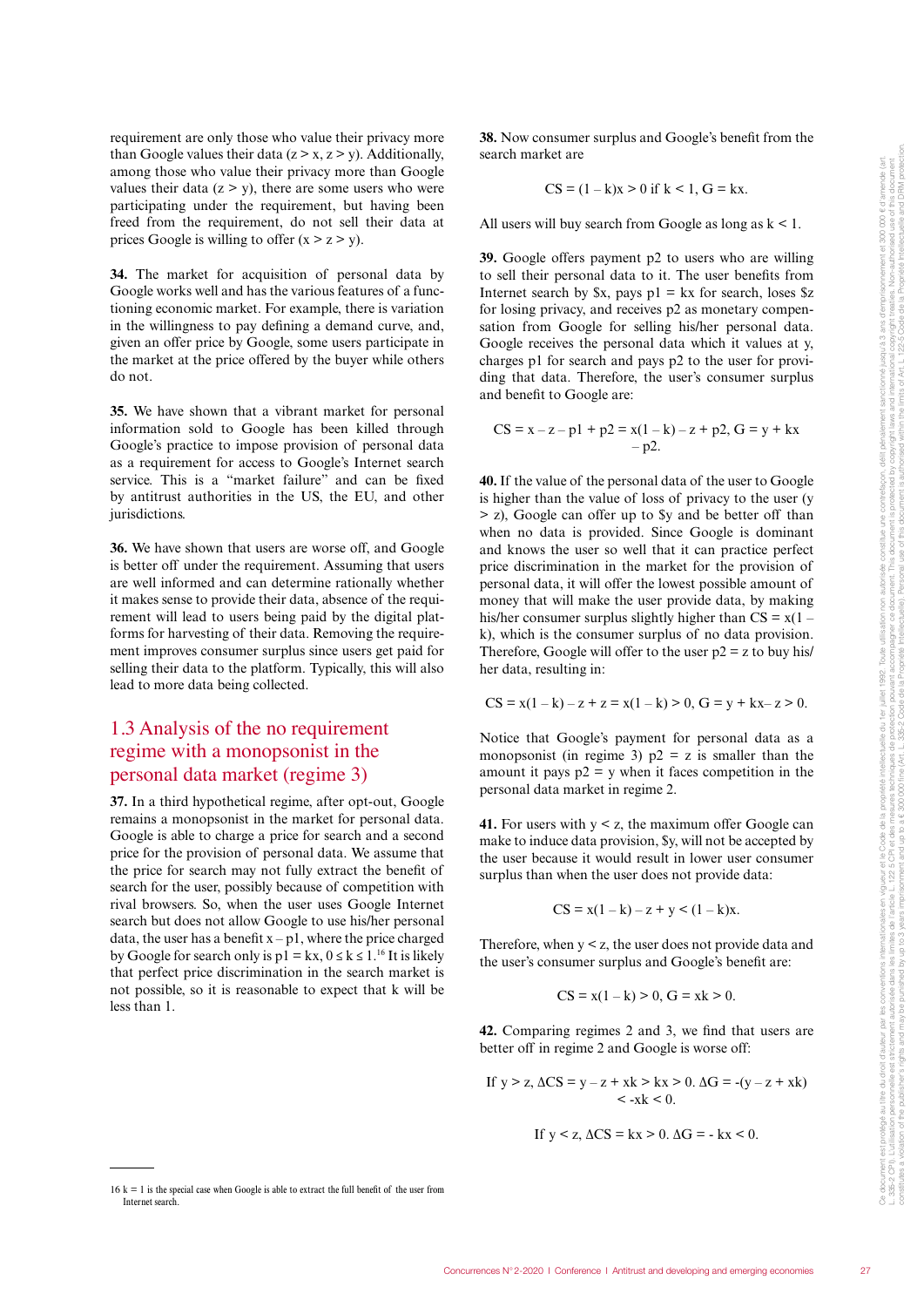**43.** Clearly, competition in the personal data market makes users better off and Google worse off in comparison to Google being a monopsonist in the personal data market. This underlines the fact that removing the opt-in requirement is insufficient to restore users' consumer surplus. The analysis above shows the need for strict remedies that would restore competition on the marketplace, and therefore going beyond the removal of the requirement.

#### 2. Asymmetric information

**44.** Under perfect information, the user knows x, his/her valuation of Google's or Facebook's services. But is this really the case? At present, the user does not pay for the access to Google or Facebook. These are "free" products in terms of monetary payment. However, the user pays (has a cost) by providing personal data to Google and Facebook for free. This may reduce the user's privacy or may enable the digital platform or whoever else is controlling this data to exploit the user in the future by personalized pricing, etc. Hence there is an issue of transparency of the full costs for the user of the engagement with Facebook. The user just sees the current monetary costs (zero) and does not take into account future costs. Behavioral economic literature on discounting, silver lining effect (the users are attracted by a small gain—zero price to use Google or Facebook and dissociate that from a large loss—been exploited in the future through perfect price discrimination) may explain why we need to take seriously into account behavioral biases.

**45.** Our model also takes into consideration the cost of losing privacy. So, the user is willing to pay \$x for using, say, Facebook, but the take-it-or leave-it contract of Facebook implies that he/she will lose privacy that he/she values at \$z. So, under perfect information, the net willingness to pay of a user under the present default opt-in conditions is \$x-z. If the default was opt-out, the user would be willing to pay \$x. In a behavioral setup, the user may underestimate the value of the loss of privacy.

**46.** Users do not know how much their data is valued by advertisers/Google/Facebook as they have no access to the information on the value of that data in the context of the digital platform's transactions with advertisers and infomediaries at the other side of the platform.

**47.** Digital platforms argue that data harvesting and network effects also provide value to the users. However, it is unclear what the exact value of the network effects which benefit the users is. But even assuming that the data is valuable because of network effects, it is difficult to determine the part of the value that represents the individual contribution brought by the data of the specific user. The user anyway gets better service as his/her data may enable the platform to provide more relevant queries in some cases and to improve the quality of search for tail queries. The issue is, however, if the platform collects more data than is needed for improving the service or the quality of the platform: the extra harvesting of data creates "behavioral surplus" that will itself be highly valued in behavioral futures markets.<sup>17</sup>

**48.** The lack of competition between networks does not provide information (transparency) about how much the user is valued by digital platforms, so that the users could have information enabling them to bargain to achieve a "better" deal. This leads to no surplus left for users as it affects their ability for collective action towards the monopolist/monopsonist, for instance by switching to a rival network. In any case, the choice may be quite limited, in view of the consolidation of the sector, and in particular the dominance of the advertised-based model.

**49.** One should also add the social costs of the lack of knowledge by users of the broader social costs of letting their data being harvested by Facebook or Google: costs to democracy and pluralism, which may be important concerns, also for competition law, in some jurisdictions.

### VII. Remedies

**50.** We are in favor of antitrust action to restore the conditions of a well-functioning data market. In regime 2 in the model above, we assumed that in the opt-out world there was significant competition so that the purchaser of personal information is forced by competition to offer to pay user \$y for personal information, the full value of the personal information to the company. If such competition among purchasers of personal information were not present, and, for example, Google remained a monopsonist, as in regime 3, the user would not be appreciably better off in the opt-out world rather than the opt-in world. So, a remedy cannot be just the change from opt-in to opt-out but has to accomplish or at least imitate competition in the market for personal data sale.

**51.** A part of a possible solution dealing with the risk that users have been imposed conditions to which they did not provide their voluntary consent is that the "default" regime be changed from "opt-in" to "opt-out." Applying these principles to the case of Internet search and social networks, one may argue that Google and Facebook have no incentive to make this change on its own, and therefore this has to be achieved by regulation. This is certainly the choice made by the EU when adopting the GDPR, which put in place an "opt-out regime." However, even if one changed to "default opt-out," this will not have provided an adequate response, as the dominant social network may impose, because of its market dominance, the conditional use of the website to the "consent" provided by the users of their data being harvested. Hence, an "opt-out regime" will not be enough because of the asymmetrical bargaining power between the digital platforms enjoying a dominant position and the users.

**52.** One option may be to mandate that the digital platform offer the same product by asking for a fee, if data is not to be harvested and the users not being subject to targeted advertising. In cases in which the data of the specific user is quite valuable, it would be possible to require the digital platform to provide a positive payment to these users so that they can join the social network. Again this will raise several issues.

<sup>17</sup> See S. Zuboff, The Age of Surveillance Capitalism (Public Affairs, 2019).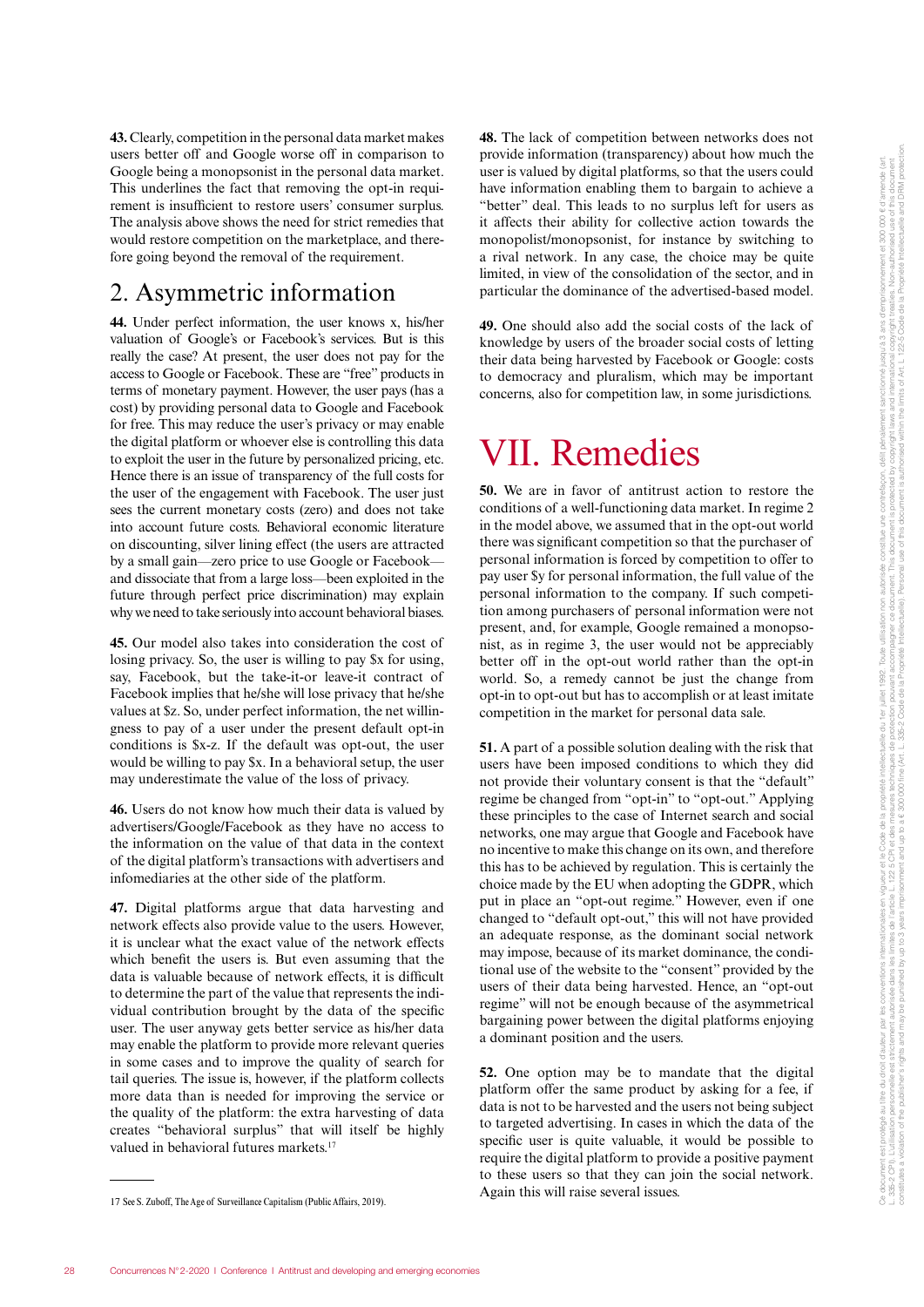**53.** First, because of its dominant position Facebook may deny users "free" access to its services if they opt to exercise their privacy rights, it may overcharge users or not pay them the competitive price to join the social network or to buy their data. As discussed earlier, social networks of the size of Facebook have network effects and benefit from feedback loops. Strong network effects result in high market share inequality among networks, much higher profitability for large size network, barriers to entry for new networks, as well as providing the ability of a larger network to subsidize some "influential" users to subscribe.

**54.** Second, another issue is the missing market that would enable users to evaluate the full cost and benefit of their transaction with Facebook/Google. Once we understand the interaction between user and Facebook/Google as a market interaction we may fully grasp the possibility that the dominant position of the buyer of data (monopsony) may lead to inefficient exchanges, or that the monopsony buyer may have a lot of user-specific information and can implement sophisticated price discrimination strategies.

**55.** This calls for antitrust enforcement, in particular conduct as well as structural remedies, privacy regulation, but also other regulatory tools that would aim to set up a market between users and the network, ensure the transparency in the collection of data (so that users know what is collected), ensure transparency in the use of data (so that users know how their data is used), and ensure user's consent in data collection and specific use eventually with a possible compensation to the user for "selling" his/her data to a company like Google or Facebook.

**56.** Such regulation should make "opt-out" the default. If a user opts-out, Facebook or Google would not be able to use or sell the data the user discloses to Facebook/ Google. Users may be compensated for opting-in, thus allowing Facebook/Google to harvest the user's raw data as well as his/her "activities" and "connections." This default opt-out will create a market between the user and Facebook or Google, where the user sells his/her data to the digital platform. More concretely, with regard to Google, opt-out should be the default for Android browsers, and Google search. Users should have opt-out choice for other personal data, such as health data, even if this data was not acquired from the users. Users should also be able to easily set their browser to delete cookies and trackers at end of use/session and should be able to avoid Chrome.

**57.** This opens the possibility for a possible compensation to the user for "opting-in" that is, for "selling" his/her data to a company like Google or Facebook. Depending on the extent that a user opts-in, he may be compensated in different amounts for allowing

- collection ("opt-in") of his/her personal data directly from the company he/she interacts with (say Google);
- use of his/her data for a specific purpose by Google (say for marketing vs political campaigns); and
- sale of data to third parties by Google.

The EU takes a different perspective as pricing remains unaffected by the opt-in/opt-out decision.

**58.** Pricing the data should nevertheless avoid the pitfall of letting the monopolist/dominant digital platform uses its superior bargaining power vis-à-vis individual users to ask for the monopsony price (in terms of data harvesting). This raises the question of identifying the but-for the infringement world, in order to determine the competitive monetary value of the data and thus ensure the proper payment of the users (if positive prices are charged), or the amount the users should be asked to pay (in data value or monetary prices) in order to have access to the product. In building this counterfactual the decision-maker should take into account the situation prior to the competition law infringement (before-andafter test) and/or the situation at a comparable, in terms of relevant characteristics, market which is nevertheless significantly more competitive than the market under examination.

**59.** Several other remedial options exist in order to restrict the privacy-harming potential of digital platforms with market power. It might be possible to break up the platforms horizontally by introducing in the market several horizontal competitors. However, one may observe the relatively low effectiveness of this remedy in view of the "winner takes most competition" effect in markets with intensive network effects. Even if there are new entrants in this market, the resulting market structure may not be significantly different and competition will be "for the market" rather than intensifying "competition in the market," at least in the medium to long term. A vertical separation of the platform, by prohibiting them to expand in vertically related markets may also provide some temporary relief but may also slip to some form of detailed regulation, a hybrid between utilities' regulation and data protection/privacy regulation. Of course, this may become an acceptable option in some circumstances.

**60.** Platforms may opt to pay for the users' data thus leading to the emergence of a licensing market for user data for users opting-in to share their data with the platforms. At the same time this enables the users to port this data to platforms offering them a higher return and better conditions in terms of higher value for their privacy (e.g., lower data input for equivalent, in terms of quality, search output).

**61.** Exclusive licensing of personal data to a company will imply a monopsony and will not solve the problem of competition in the personal data market. We could institute non-exclusive licensing through a licensing agency that would collect the data from each user and distribute it to platforms. The user would be paid the sum of the willingness to pay of all the company bidders. However, what determines how much a user gets paid or pays? Assuming similar competing networks, a user would like a larger social network because there are more possibilities of interaction, and therefore his/her willingness to pay \$x increases in the size of the network. If we assume that the influence of a user is on a finite number of friends, a smaller network may be willing to pay more